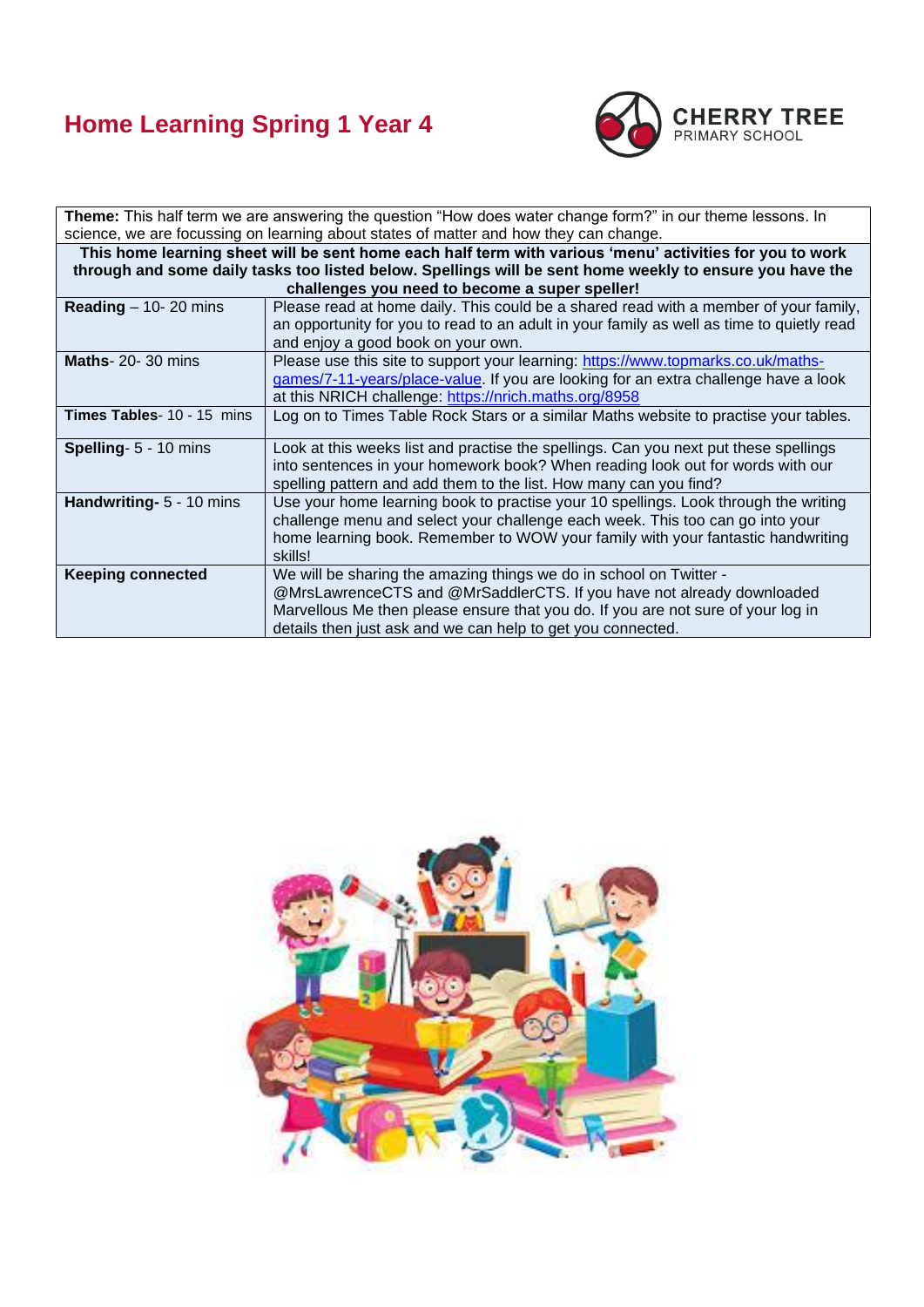## **Home Learning Spring 1 Year 4**



## **Theme Menu Year 4 Spring 1**

Choose **one** starter, main and dessert activity to do over the half term. You have six weeks to finish your meal...I mean homework! Bring back **by Wednesday 9 th February** ready to share with the class ☺.

| <b>Starter</b>                          | Main                                | <b>Dessert</b>                         |  |
|-----------------------------------------|-------------------------------------|----------------------------------------|--|
| Find out five interesting facts about a | Imagine that you have your own      | Look at the works of a famous          |  |
| famous lake. It could be in Britain or  | canal boat. Research canal boat     | landscape artist. Then, inspired by    |  |
| around the world.                       | artwork and complete your own       | their work, create your own            |  |
|                                         | canal boat design.                  | landscape painting, sketch or other    |  |
|                                         |                                     | piece of artwork. Bonus if you can     |  |
|                                         |                                     | include a body of water!               |  |
| Produce a piece of research about a     | Can you find examples around your   | Choose a musical piece or a song       |  |
| mountain of your choice.                | house of changing states of matter? | that you like that mentions water or a |  |
| Present in any way you choose.          | Document all of the examples        | body of water. Then, listen to it      |  |
|                                         | around your house, complete with    | carefully and create a piece of        |  |
|                                         | scientific diagrams.                | artwork inspired by that piece.        |  |
| Pick an animal that may live in or      | A motto is a short phrase that      | In our states of matter topic in       |  |
| near a river or the sea. Create a       | summarises a company or a person.   | science this term, we are going to be  |  |
| short factfle about this animal.        | Reflecting on who you are as a      | exploring some of the elements of      |  |
|                                         | person, create your own motto. You  | the periodic table. Why not research   |  |
|                                         | can also then illustrate it.        | and produce a factfile on an element   |  |
|                                         |                                     | of your choice. The stranger, the      |  |
|                                         |                                     | better!                                |  |

**Writing Menu Year 4 Spring 1**